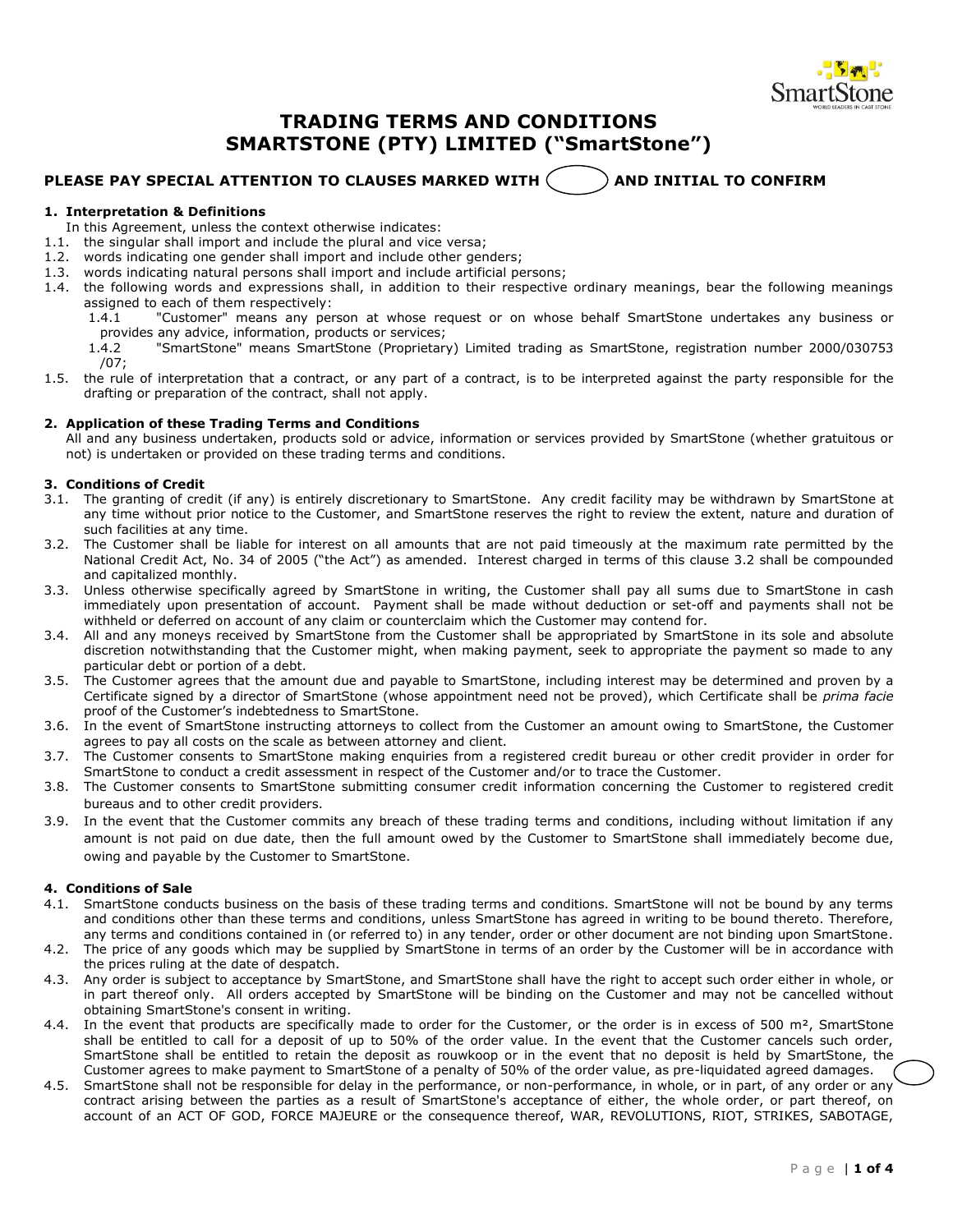LOCKOUTS, FIRE, FLOOD, EARTHQUAKES, STORMS, ACCIDENTS, GOVERNMENT RESTRICTIONS, NEGLIGENCE OF CARRIERS, INABILITY TO OBTAIN RAW MATERIALS, or any other cause of whatsoever kind beyond SmartStone's control, and under no circumstances whatsoever shall the Customer have any claim against SmartStone, whether for damages or otherwise arising out of such non-performance or delay in performance.

- 4.6. The purchase price is based on the cost to SmartStone of the product, raw material, labour, freight and import duty ruling at the date of the order and where applicable on the prevailing rate of exchange operating between the Rand and the currency to be provided by SmartStone in obtaining supplies of raw material and/or products. In the event of any increase in such cost or change in such rate causing an increase in the cost to SmartStone, SmartStone shall have the right to increase the purchase price accordingly.
- 4.7. Any increase in the freight charges will be for the Customer's account.
- 4.8. Should the price reflected on an order or confirmation of order be incorrect due to a clerical error, then SmartStone shall have the right to amend such price.
- 4.9. The ownership of the goods shall remain vested in SmartStone until the purchase price is fully paid.
- 4.10. SmartStone shall be entitled to notify the Customer's Landlord that by virtue of the reservation of ownership of the goods in SmartStone, those goods do not become subject to the Landlord's hypothec for rent outstanding.
- 4.11. The risk in, and to, the goods sold hereunder shall pass to the Customer on delivery thereof to the Carrier, notwithstanding the reservation of ownership therein and irrespective of whether SmartStone or the Customer pays the Carrier's charge.
- 4.12. If payment of the purchase price of any goods sold to the Customer becomes overdue, in whole or part, then without prejudice to any of SmartStone's other rights, SmartStone or its Agents shall be entitled, without notice, to cancel the sale and recover possession of the goods or to re-sell the same or any of them and shall be entitled to enter upon the Customer's premises for the purpose of such re-sale or for the purpose of inspecting the goods or for the purpose of re-taking possession of the goods.
- 4.13. Any claim made by the Customer must be lodged in writing with SmartStone within Ten (10) days of the receipt of such goods and services by the Customer, failing which SmartStone shall not recognise any such claim, nor shall SmartStone be obliged to do so.
- 4.14. Colours and shades of reconstructed cast stone products are formulated to vary as in the case of natural stone. No claims will be entertained for products supplied within SmartStone's colour range specification. Customers are invited to inspect the products sold by SmartStone prior to despatch or collection thereof. In the event that the Customer elects not to inspect the products as aforesaid, the Customer shall not be entitled to raise any complaint or seek to cancel the order or refuse to make any payment on account of colour or texture variations.
- 4.15. Under no circumstances will SmartStone accept responsibility for:

14.15.1. efflorescence (a natural phenomenon) which can be a characteristic of all good quality concrete products with high cement content;

14.15.2. discolouration or staining of product caused by damp or water, including moisture migrating from the bedding layer, underlying soil, grouting, or surrounding areas to the surface of the product; and

14.15.3. product weathering over time, abrading in areas subject to high pedestrian or vehicular traffic, or product that polishes in areas of high vehicular traffic.

- 4.16. No product may be returned without the express authorisation of SmartStone. Stock returned must be in the same condition and state as delivered, failing which credit will be passed at the sole discretion of SmartStone, at the rate applicable to "second grade" product. Products accepted for credit will carry a 10% handling fee of the invoiced price. Transport cost of products returned will be for the Customer's account. Under no circumstances will products that have been unpacked, or installed, be accepted for return or credit, it being the responsibility of the Customer to inspect the product, either at SmartStone's premises as contemplated by clause 4.14 above, or, immediately upon delivery to site.
- 4.17. Save unless both the quotation and the invoice issued to the Customer specifically describes the items sold as being compliant with the South African National Standards ("SANS"), SmartStone does not warrant that the products sold are SANS compliant products. Due to the nature of the manufacturing process, variations of up to 6mm in size can be expected.
- 4.18. SmartStone is not apprised of the intended use or application of its products on site and, consequently, it is the Customer's sole responsibility to ensure that the correct product is purchased from SmartStone, in order to meet the Customer's requirements.
- 4.19. No warranty or representations will be made by SmartStone regarding the suitability of the products supplied for any application whatsoever.
- 4.20. The customer must acquaint himself with the basic guidelines in the SmartStone Installation Guide, available on SmartStone's website www.smartstone.co.za, prior to product being installed. It is the customer's responsibility to ensure that it's contractor, agents and employees are familiar with the SmartStone Installation Guide.
- 4.21. All earthworks, product selection and installation should be done in accordance with a civil engineer's specification. Under no circumstances will SmartStone be held responsible for any product damaged during installation, nor any product that fails once installed, due to the product not being installed, or maintained, in accordance with a civil engineer's specification, nor due to any other circumstances beyond the control of SmartStone.
- 4.22. The liability of SmartStone in terms of any claim lodged against SmartStone by the Customer, or any other party, shall be limited to the net invoiced value of the product supplied.
- 4.23. SmartStone shall not be liable to the Customer or any other person for any loss of profit or other special damages or any consequential damages whatsoever arising out of any breach by SmartStone of any of its obligations under these conditions or out of any other cause whatsoever. The Customer hereby indemnifies SmartStone against any claim which may be made against SmartStone by any other person in respect of any matter for which the liability of SmartStone is excluded in terms of the aforegoing.
- 4.24. Delivery dates quoted are an estimate and are not contractual obligations undertaken by SmartStone unless specifically agreed to by SmartStone in writing. This is notwithstanding any remarks to this effect on the face of the order, made by SmartStone's agent or salesman.
- 4.25. Whilst every effort will be made to record the Customer's verbal or telephonic instructions accurately, it is the responsibility of the Customer to check the details of the order and to notify SmartStone of mistakes, in writing, immediately.
- 4.26. The Customer shall ensure that there is safe and proper access to the point at which the load is to be discharged. The driver of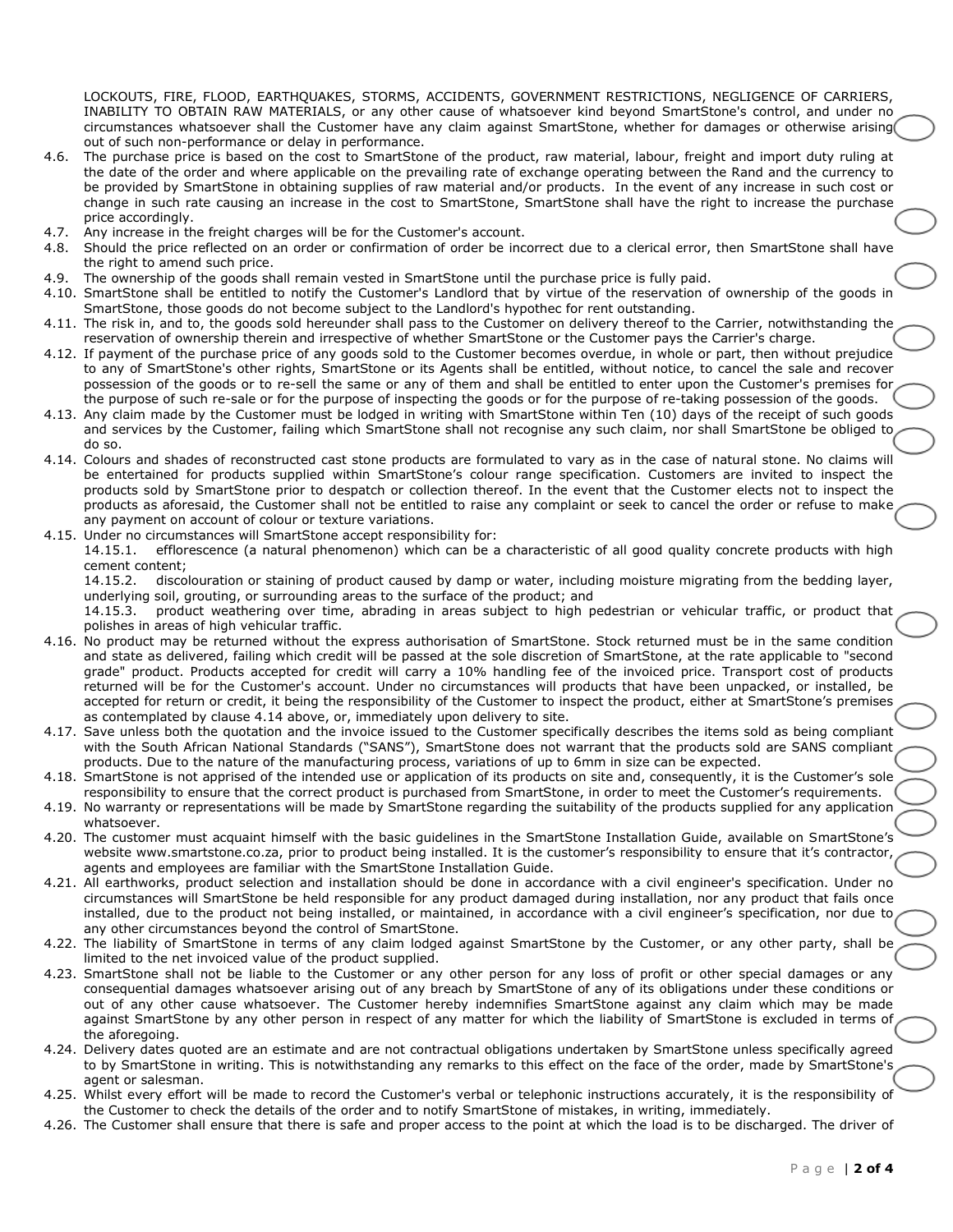the delivery vehicle, however, shall be entitled to refuse to proceed to the designated discharge point if, in his discretion, he considers it a risk to do so, in which event he shall be entitled but not obliged to offload the products at the nearest safe point which shall thereupon be deemed to be the delivery address.

- 4.27. Where the products are delivered other than by SmartStone's own transport, the carrier is deemed to be the Customer's agent. Any claims for short delivery, non-delivery or damage must be made to the carrier by the Customer and payment on the due date may not be withheld on this account. Should SmartStone, for reasons of convenience, claim from the carrier, this is understood to be on the Customer's behalf and payment terms are unaffected.
- 4.28. A signed Delivery Note shall constitute prima facie proof that the products have been delivered to and received by the Customer in good condition, whether signed by the Customer, an employee, an agent, or representative of the Customer.
- 4.29. SmartStone reserves the right, at any time, to call for satisfactory guarantee of payment, or payment in advance, should SmartStone have any doubt as to the Customer's ability to pay for the products according to the terms arranged, notwithstanding the fact that the order might have been confirmed by SmartStone at an earlier date.
- 4.30. No amount whatsoever may be deducted from invoices without SmartStone's written authorisation. Payment may not be withheld for any reason whatsoever.
- 4.31. If any amount due and payable by the Customer to SmartStone is in arrears, SmartStone shall have the right, until such amount has been paid, to suspend any deliveries under this and/or any contract then in force between SmartStone and the Customer.
- 4.32. The Customer agrees that SmartStone shall be entitled but not obliged to set-off, from any amounts owed by the Customer to it, any amount which is due and payable by SmartStone to the Customer at any time.

## **5. Domicile**

The Customer's domicilium citandi et executandi is it's physical address set out on page 1 of the Application for Credit Facilities or it's registered address. Should the Customer not have a Credit Facility with SmartStone, it chooses its delivery address as reflected on SmartStone's invoice or its registered address as its domicilium citandi et executandi.

## **6. Variation, Cancellation and Suspension**

No variation of any of the terms and conditions of this agreement will be binding on the parties unless committed to writing and signed by them respectively.

#### **7. Waivers**

No indulgence which SmartStone may grant to the Customer shall prejudice or constitute a waiver of SmartStone's rights, who shall not thereby be precluded from exercising any rights against the Customer which may have arisen in the past or might arise in the future.

### **8. Cession**

The agreement between the Customer and SmartStone is not capable of being ceded and / or assigned by the Customer to any third party.

#### **9. Governing Law**

These trading terms and conditions and all agreements entered into between SmartStone and the Customer pursuant thereto and on the terms thereof shall be governed by and construed in accordance with the laws of the Republic of South Africa.

# **10. Submission to Jurisdiction**

The parties hereby consent to the non-exclusive jurisdiction of the South Gauteng High Court of South Africa in regard to any legal proceedings arising directly or indirectly out of or in connection with these terms and conditions or any product or service supplied by SmartStone to the Customer. Notwithstanding the aforegoing provisions of this clause, SmartStone shall be entitled, in its discretion, to institute proceedings in the Magistrates' Court, notwithstanding that the amount of its claim may exceed the jurisdictional limit thereof, and in those circumstances, the Customer consents to the jurisdiction of the Magistrates Court.

# **11. Illegality**

Should any of the provisions of these terms and conditions be declared invalid or unenforceable, the remaining provisions shall not be invalidated, but shall continue to be and remain in full force and effect.

# **12. Conflict with Consumer Protection Act**

In the event that this agreement or the supply of products or services by SmartStone to the Customer, at any time, is regulated by the Consumer Protection Act, 2008 ("CPA"), any provision of this agreement that is in conflict with the CPA shall not invalidate this agreement, but rather, that provision shall not form part of this agreement and the remainder hereof shall continue to be and remain in full force and effect.

#### **13. Business Rescue**

The Customer agrees that in the event that the Customer is placed under business rescue in terms of Chapter 6 of the Companies Act 2008, the conclusion of any compromise of the debt under such approved business rescue plan will not reduce the liability of any person or entity that has signed surety for the debts due by the Customer to SmartStone and such surety shall remain liable for the full amount of the debt that was due before such compromise, notwithstanding that it is acknowledged, agreed and understood by the Customer that the surety may be entitled to have recourse against the Customer for amounts paid by the surety to SmartStone pursuant to such suretyship.

## **14. National Credit Act, 2005**

14.1. The provisions of clauses 3.2 and 4.9 of these terms and conditions will not be of application to such Customer to the extent